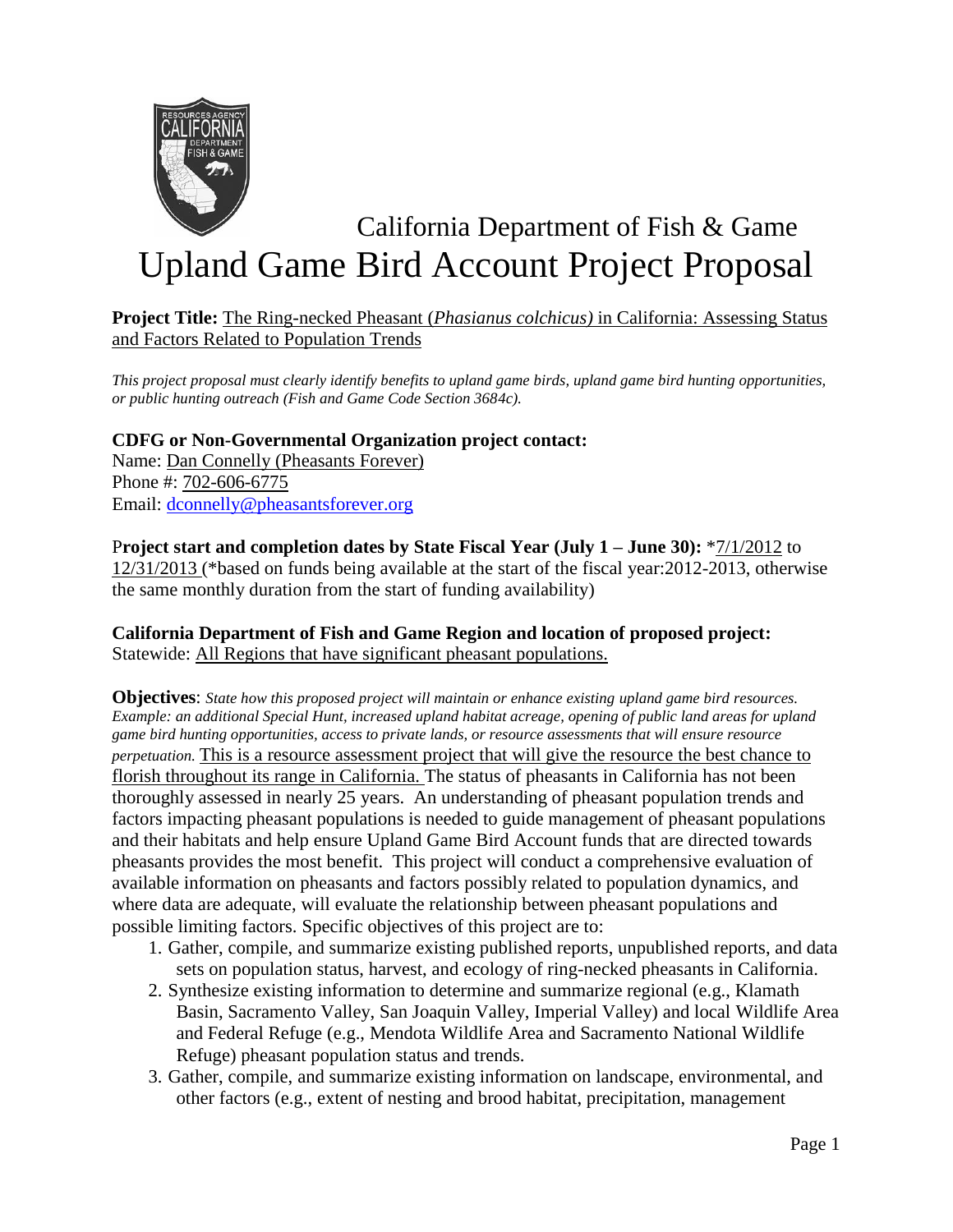practices, pesticide use, hunting regulations) hypothesized to impact pheasant populations in California.

- 4. Model pheasant populations vs. habitat and other factors at regional and/or local scale (depending upon available data) to evaluate strength of evidence linking population change to changes in habitat and other factors.
- 5. Report results of modeling and identify data still needed to further reduce uncertainty and guide management of pheasant populations and their habitat in California.

Pheasants Forever has been in ongoing discussions with the USGS Western Ecological Research Center, in Dixon, California to assist in the completion of this task. It is our intent to engage the Center, with Joe Fleskes as the lead in this regard.

#### **Benefits**: *Describe benefits to upland game bird species, upland game bird public hunting opportunities, or public outreach and education relating to upland game bird hunting.*

The ring-necked pheasant is one of California's most prized game birds, but hunter success and harvest has greatly declined. A comprehensive assessment of the pheasant population status and possible factors related to population trends in California has not been conducted in nearly 25 years. This information is needed to guide management of pheasant populations and their habitats in California. If data are adequate, modeling of relationships between pheasant populations and other factors may result in a better understanding of factors that are currently limiting pheasant populations. This information can be used by managers to direct their efforts at limiting factors and optimize benefit provided by the Upland Game Bird Account and other programs. If successful, larger pheasant populations and increased hunter success should result.

**Schedule of project tasks**: *A brief project summary is required annually for multi year projects and a final project report by August 1st following the fiscal year of project completion. Please summarize your projected tasks by date:*

| <b>Tasks</b>                                              | <b>Start Date</b> | <b>Finish Date</b> |
|-----------------------------------------------------------|-------------------|--------------------|
| Gather, compile, and summarize existing published         | 7/1/12            | 9/30/12            |
| reports, unpublished reports, and data sets on population |                   |                    |
| status, harvest, and ecology of ring-necked pheasants in  |                   |                    |
| California.                                               |                   |                    |
| Synthesize existing information to determine and          | 10/1/12           | 12/31/12           |
| summarize regional and local pheasant population status   |                   |                    |
| and trends.                                               |                   |                    |
| Gather, compile, and summarize existing information on    | 1/1/13            | 5/31/13            |
| habitat and other factors hypothesized to impact pheasant |                   |                    |
| populations in California.                                |                   |                    |
| Project data summary.                                     | 6/1/13            | 6/30/13            |
| Model pheasant populations vs. habitat and other factors  | 7/1/13            | 8/30/13            |
| at regional and/or local scale (depending upon available  |                   |                    |
| data) to evaluate strength of evidence linking population |                   |                    |
| change to changes in habitat and other factors.           |                   |                    |
| * final report                                            |                   | 11/30/13           |